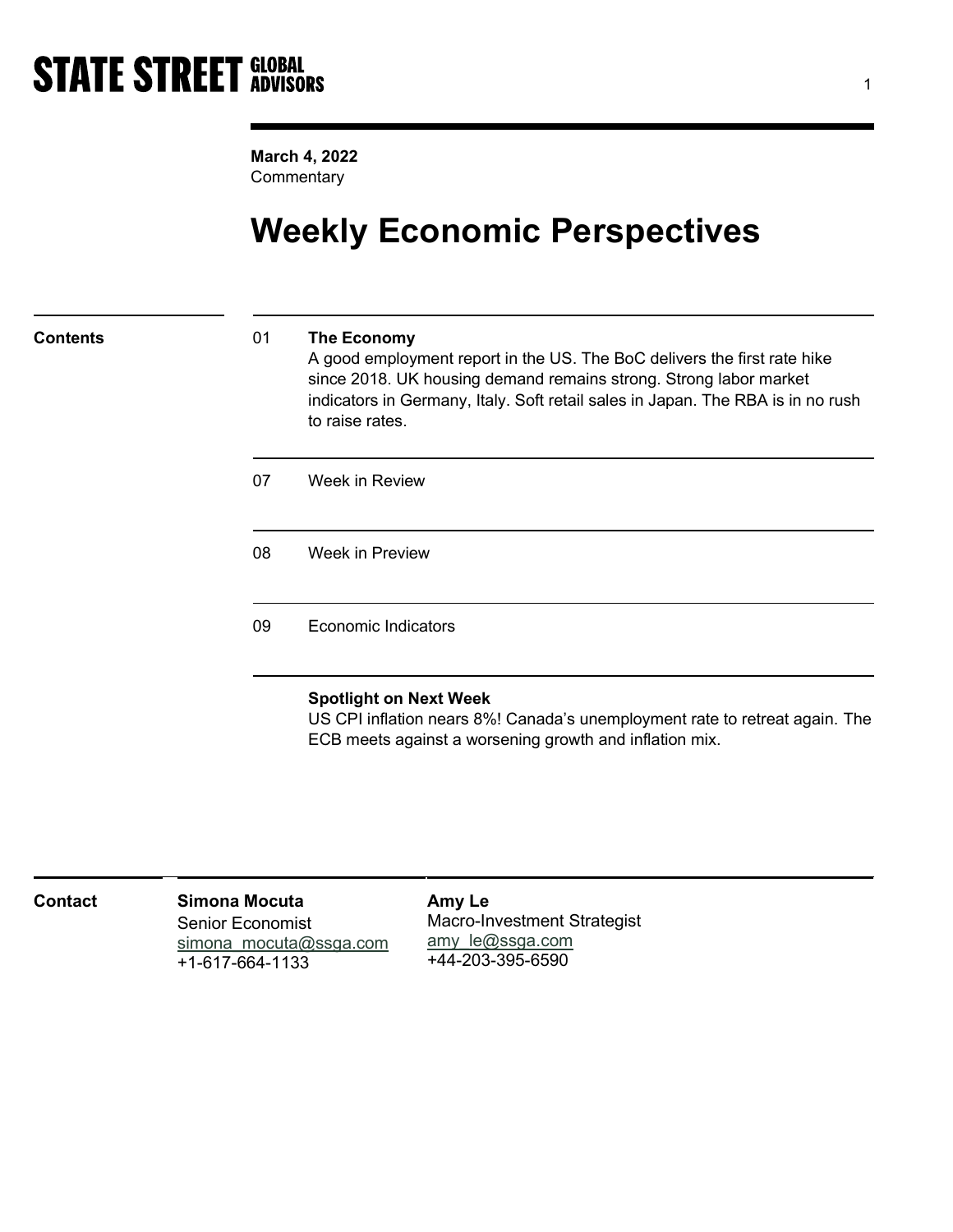| <b>The Economy</b> | Another week of wild market swings and acute geopolitical concerns.                                                                                                                                                                                                                                                                                                                                                                                                                                                                                                                                                                                                                                                                                                                                                                                                                                                                                                                                                                                                 |
|--------------------|---------------------------------------------------------------------------------------------------------------------------------------------------------------------------------------------------------------------------------------------------------------------------------------------------------------------------------------------------------------------------------------------------------------------------------------------------------------------------------------------------------------------------------------------------------------------------------------------------------------------------------------------------------------------------------------------------------------------------------------------------------------------------------------------------------------------------------------------------------------------------------------------------------------------------------------------------------------------------------------------------------------------------------------------------------------------|
| <b>US</b>          | Given the fluid geopolitical situation, any signals from incoming macro data must be<br>taken with a grain of salt. That aside, manufacturing activity, which had remained at<br>robust levels throughout the Omicron wave, picked a little in February. The ISM<br>manufacturing index rose 1.0 point in February, the first improvement in four<br>months. Production improved 0.7 point (to 58.5), new orders jumped 3.8 (to 61.7) and<br>export orders rose 3.4 (to a year-high of 57.1). After five consecutive gains, the<br>employment metric moderated noticeably, but only to 52.9. Perhaps unsurprising<br>given the improvement in new orders, backlogs rose. Price pressures remains<br>intense; inventories are improving but customer inventories are still seen as too low.                                                                                                                                                                                                                                                                          |
|                    | Service activity continues to expand at a robust pace, though the steep acceleration<br>that characterized most of 2021 is now clearly in the past. Having spent a record ten<br>months above the "boom-y" 60 level through December 2021, the ISM non-<br>manufacturing index dipped to 59.9 in January and retreated further to 56.5 in<br>February. A very similar pattern was evident for the business activity metric (the old<br>headline) and new orders. Meanwhile, new export orders, which dipped into<br>contraction in February, rebounded 7.1 points to 53.0, likely a reflection of easing<br>Omicron pressures. Oddly, employment deteriorated notably, down 3.8 points to just<br>48.5, the first contraction since June and the deepest since August 2020. Perhaps<br>related to this, backlogs lengthened and supplier deliveries slowed. At the same time,<br>the inventory situation is now starting to improve: not only did inventories increase for<br>the first time since May but inventory sentiment also improved sharply for the second |

the first time since May, but inventory sentiment also improved sharply for the second month in a row. doesn't seem to be deteriorating anymore, though neither is there evidence of outright improvement. For now, inflationary pressures remain acute, with the price metric barely off record highs. However, if the inventory trends outlined above hold, we could also start to see these ease before long.



Figure 1: Inventory Dynamics Improving In US Service Sector

- US, ISM Non-Manufacturing, Inventory Sentiment - US, ISM Non-Manufacturing, Inventories, Index Sources: SSGA Economics, ISM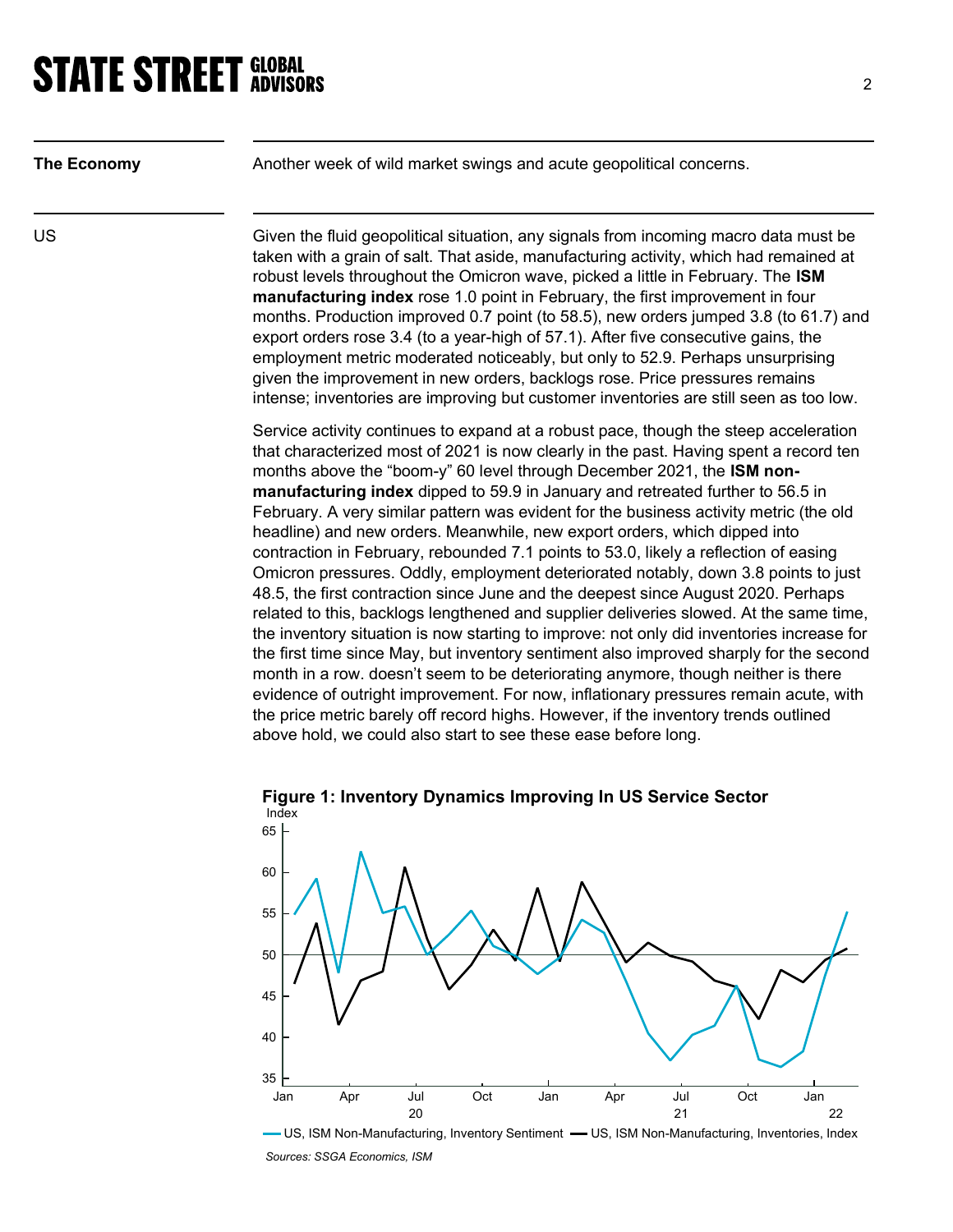We were quite happy with the details of the February **employment report**. And while the solid headline was part of the reason, this was neither the only, not the main reason. Continuing evidence of improving labor supply and early evidence that this may be starting to temper wage growth were the bits we found most encouraging.

The economy added 678,000 jobs, well above expectations, and data for the prior two months was revised upward by 92,000. There was a very strong showing by goods producing sectors, with construction up 60,000 and manufacturing up 36, both welcome indications that the industrial and housing sectors continue to hum along. Service industries added 549,000 jobs, 125,000 more than in January. Most categories performed in line with recent trends, with the exception of the 112,000 jobs in education and medical care, which far outpaced recent prints. The household survey showed another uptick in the labor force participation rate, now at a new pandemic-era high of 62.3%. The participation rate is up six tenths since October, a notable gain given that it had barely managed a two-tenth improvement in the prior ten months. The unemployment rate declined two tenths to a new pandemic low of 3.8%. Improved labor supply following the end of supplemental unemployment benefits may be part of the explanation here. We are cautiously optimistic that the participation rate can move another 4-5 tenths higher, which should help alleviate wage pressures at the margin.

We saw some early indications to that effect in the February wage data, which surprised quite heavily to the downside. Total average hourly wages was unchanged during the month, having risen by 0.5% per month during the prior six months. Average hourly earnings for production and non-supervisory employees (a more homogenous group) also moderated noticeably to 0.3% m/m. Let's be clear: we do not expect wage growth to stall altogether; but even a sustained shift to monthly gains of around 0.3%-0.4% per month would still allow for a gentle deceleration in wage inflation in coming months, alleviating fears of a looming price/wage upward spiral. If the wage data were soft, the hours data were very robust. The manufacturing workweek surged by 24 minutes to 40.7 hours, the longest since June 2019. We take this to suggest that supply chain challenges are easing enough to allow firms to deploy labor resources more intensely. Total manufacturing hours surged 1.3% and aggregate hours worked in the economy jumped 0.8%, speaking to a sharp pickup in overall labor effort. This will help support labor income despite tepid wage growth.

After a nearly 21% surge in January, motor vehicle sales retreated 6.4% in February, though only to 14.1 million annualized, which is still the second highest level since July. It remains to be seen to what extent the war in Ukraine places new strains on global supply chains, but at first glance, vulnerabilities in the auto industry specifically appear limited. As such, we hold out hope for continued improvement in auto production and hence, sales, through the course of 2022.

Factory orders continue to grow robustly. They rose 1.4% in January to settle 13.6% higher than a year ago. Durable orders increased 1.6% and core orders (non-defense capital goods excluding aircraft)—a leading indicator for business equipment investment (BEI) in the GDP accounts—were up 1.0%. The inventory to shipments ratio was steady at 1.5 months.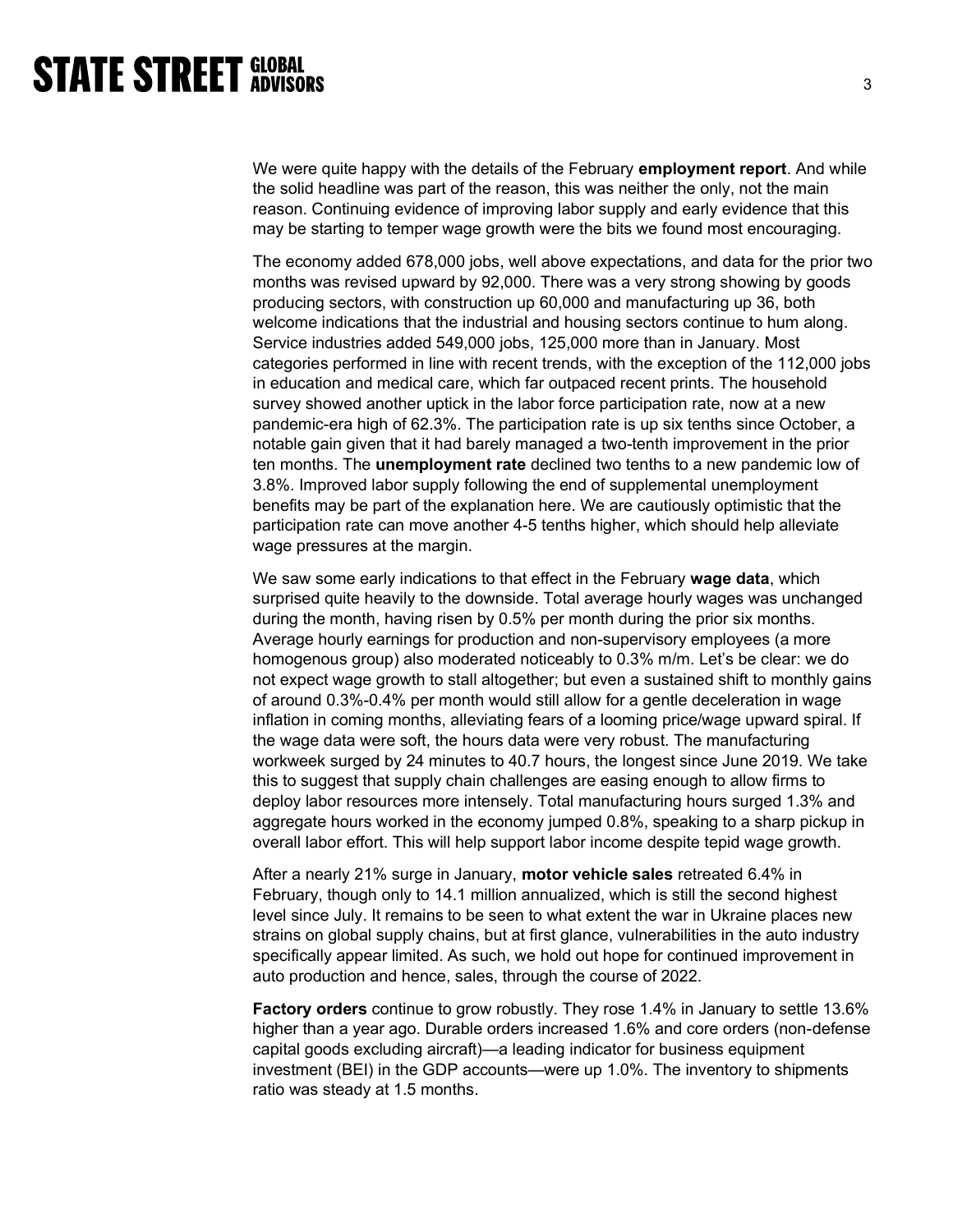Canada **As widely expected, the Bank of Canada** raised interest rates to 0.50% from a record-low 0.25%. This is the first hike since October 2018 and is seen as the first in a series of increases. According to the BoC, the unprovoked invasion of Ukraine by Russia is a major new source of uncertainty, which will add to global inflation and negative impacts on confidence and new supply disruptions could weigh on global growth. The BoC expects more near-term price acceleration than in its January forecast. CPI inflation surged to a 30-year high of 5.1% in January, the tenth consecutive month above the Bank's 1%-3% control range.



Figure 2: Canada's First Rate Hike Since 2018

Real gross domestic product (GDP) grew 1.6% in the fourth quarter, following a 1.3% advance in the third. Annualized Q4 growth touched 6.7%, not far from consensus expectations of a 6.5% gain but notably higher than BoC forecast of 5.8%. Performance was driven by business investment in engineering structures (+3.5%  $q/q$ ) and home ownership transfer costs  $(+14.3\% q/q)$  and accumulation of business non-farm inventories. Increases in international exports (+3.2% q/q) were offset by larger increases in imports (3.4% q/q). Surging prices also impacted the growth of household final consumption (+0.2% q/q vs. 4.7% q/q in Q3). The GDP outturn confirmed the BoC view that economic slack has been absorbed. Despite Omicron, there are expectations for a strong start to 2022 as household spending rebounds once public health restrictions are lifted and trade improves with global demand.

The value of Canadian building permits declined 8.8% in January. The residential sector (-11.6%) experienced broad declines in both multi-family and single family components; the non-residential sector (-2.7%) was dragged down by the commercial and institutional components.

UK The final reading for the February manufacturing PMI showed a slight improvement to a three-month high of 58.0, besting the flat initial reading. The rates of expansion in production and new orders accelerated. Growth was supported by stronger domestic demand, fewer material shortages and easing supply chain pressures. Improved output and new order growth, alongside rising business optimism, underpinned job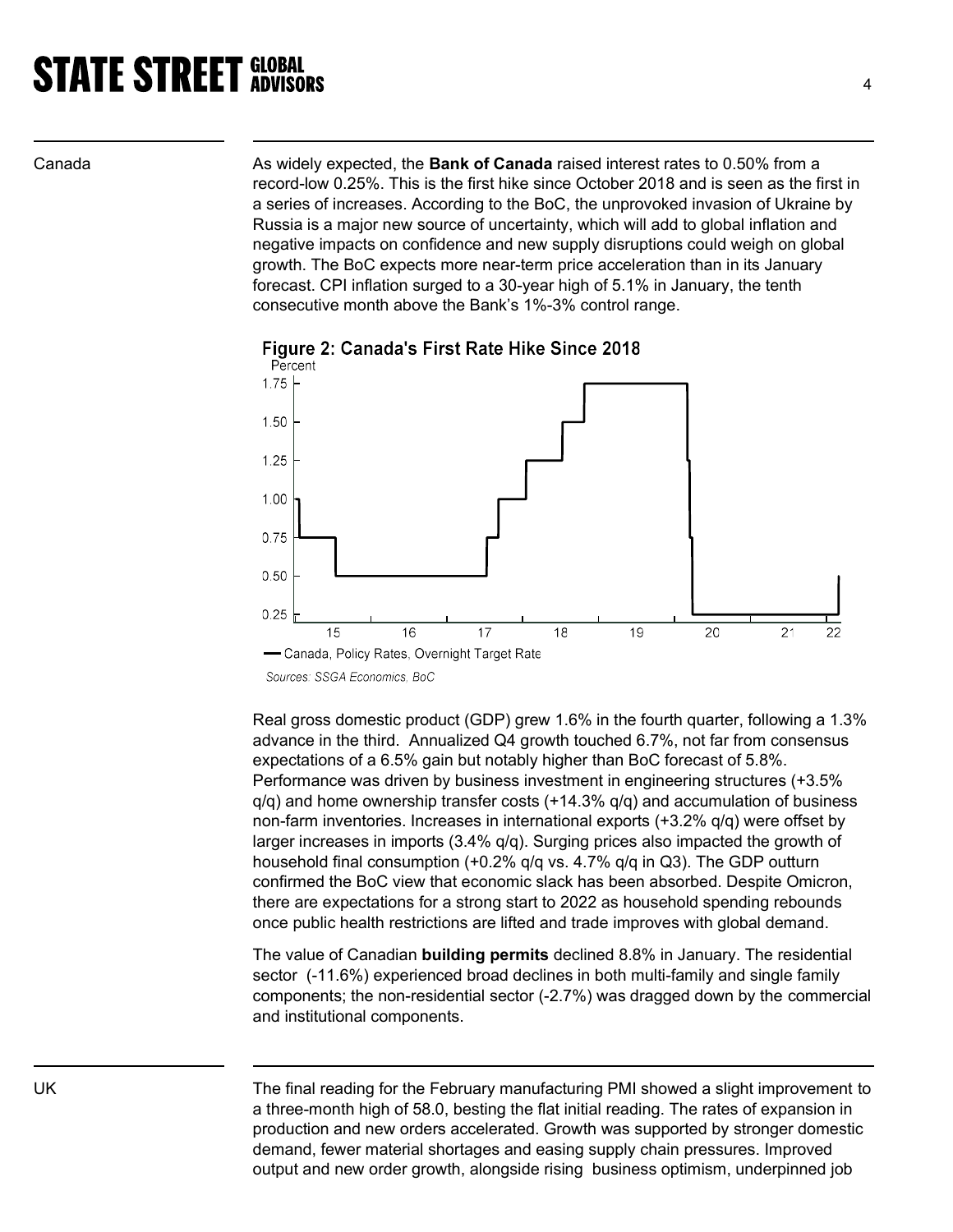| creation in February. Employment increased for the fourteenth month in a row.         |
|---------------------------------------------------------------------------------------|
| However, new export orders slipped back to contraction after January's uptick.        |
| Inflationary pressure also remained elevated although rates of increase in both price |
| measures eased further from recent highs.                                             |

The services sector activity rebounded strongly in February, with the final services PMI reading at 60.5, up from 54.1 in January. Business activity and new orders were up sharply, with new business increasing at the fastest pace in eight months. There was also a most encouraging uplift in job creation figures although there were still reports of difficulties securing staff. February's rate of cost inflation the second highest on record, wage rises, energy costs and continuing raw materials shortages will add to the BoE concerns about the persistence of soaring inflation.

**Mortgage approvals** rose to a better than expected 74,000 in January, underlying the strength in UK housing market. This is now above the 12-month pre-pandemic average up to February 2020 of 66,700. House prices also surged again in February, with the nationwide house price index increasing 1.7% m/m after a 0.8% rise in January, the strongest reading for six months.

| There was little new data coming out of the eurozone this week—mostly final<br>Eurozone<br>readings on PMI indexes that confirmed the robust performance in manufacturing and<br>the rebound in service activity in February. The reality, however, is that all these<br>releases predate the Russian invasion of Ukraine and so do not capture either the<br>shock to confidence, nor any supply chain deterioration associated with it, nor the<br>effects of soaring energy costs. The European data flow looks poised to take a turn<br>for the worse in coming weeks. |  |
|----------------------------------------------------------------------------------------------------------------------------------------------------------------------------------------------------------------------------------------------------------------------------------------------------------------------------------------------------------------------------------------------------------------------------------------------------------------------------------------------------------------------------------------------------------------------------|--|
|----------------------------------------------------------------------------------------------------------------------------------------------------------------------------------------------------------------------------------------------------------------------------------------------------------------------------------------------------------------------------------------------------------------------------------------------------------------------------------------------------------------------------------------------------------------------------|--|

The **labor market** has improved considerably and is quite tight by historical norms. In Germany, the seasonally- and workday-adjusted unemployment rate eased one tenth to 5.0%, back to where it stood pre-Covid. The non-seasonally adjusted rate, which garners more attention domestically, has pushed up a little from recent lows, but at 5.3%, it, too, is close to pre-Covid levels. The Italian unemployment rate eased two tenths to 8.8%, it's lowest level since May 2020.

Japan There were few data releases in Japan this week and they leaned towards the weaker side. Retail sales declined 1.9% in January, the second sizable decline in a row. Sales still managed a 1.6% increase y/y.

> The Jibun manufacturing PMI eased to a five-month low of 52.7 in February, still well entrenched in expansion territory. Nevertheless, compared to the performance seen in the US and Europe, this is a relatively soft print. It is made worse by the fact that the output component lapsed into contraction territory at 49.3, the first time this has happened since September.

Australia **Patience is a virtue—that was the key message from the latest RBA policy meeting.** While the economy is doing well and inflation has picked up a little faster than expected, there is no urgency to lift interest rates. The last passage from Governor Lowe's statement summarized RBA's position perfectly: "The Board will not increase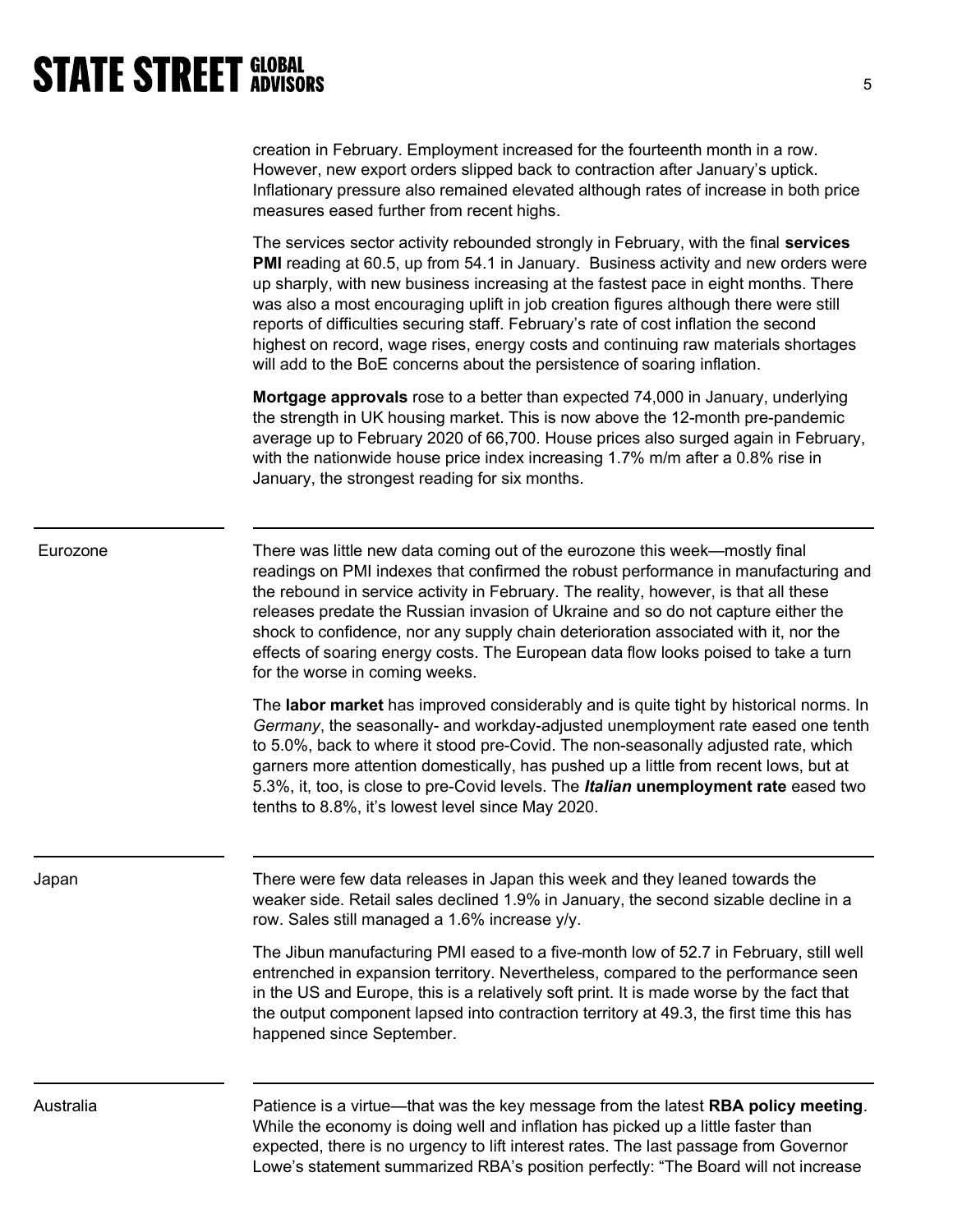the cash rate until actual inflation is sustainably within the 2 to 3 per cent target range. While inflation has picked up, it is too early to conclude that it is sustainably within the target range. There are uncertainties about how persistent the pick-up in inflation will be given recent developments in global energy markets and ongoing supply-side problems. At the same time, wages growth remains modest and it is likely to be some time yet before growth in labor costs is at a rate consistent with inflation being sustainably at target. The Board is prepared to be patient as it monitors how the various factors affecting inflation in Australia evolve."

Unsurprisingly given the strength of high-frequency data, real GDP rebounded 3.4% in the fourth quarter, leaving output 4.2% higher than a year earlier. Household consumption, which suffered a massive 4.8% contraction in the third quarter amid severe lockdowns, surged 6.3%. The downside surprise came from investment, with nearly all categories experiencing non-trivial declines. Housing fixed investment declined 2.2%, driving a 1.5% contraction in overall private fixed investment. Government fixed investment contracted 3.2%. Inventories rose, retracing about half of the third-quarter decline. Net trade softened overall as exports declined more than imports. Having grown 4.8% in 2021, the Australian economy seems poised to slow modestly to a rate close to 4.0% this year.



Figure 3: Consumption, Inventories Behind Australia's GDP Rebound

Note: sector bars represent contributions to growth, in percentage points Sources: Macrobond, Australian Bureau of Statistics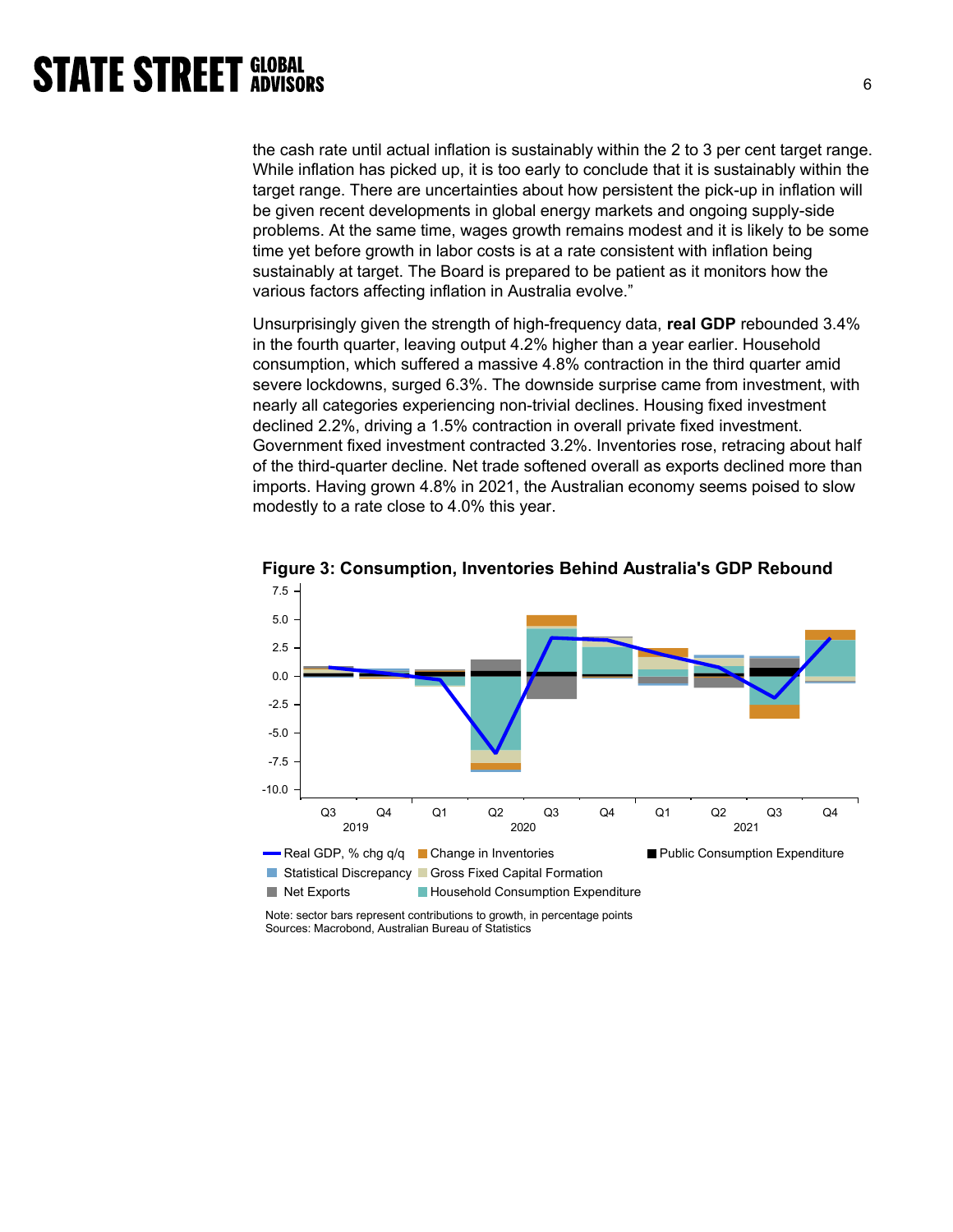# **STATE STREET GLOBAL STATE STREET GLOBAL**

## Week in Review (February 28– March 4)

| Country           | Release (Date, format)                  | <b>Consensus</b> | Actual  | Last                      | <b>Comments</b>                               |
|-------------------|-----------------------------------------|------------------|---------|---------------------------|-----------------------------------------------|
|                   | Monday, February 28                     |                  |         |                           |                                               |
| СA                | Industrial Product Price (Jan, m/m)     | 1.0%             | 3.0%    | $0.5\%$ ( $\downarrow$ )  | Strong data                                   |
| <b>JN</b>         | Jibun Bank Japan PMI Mfg (Feb, final)   | n/a              | 52.7    | 55.4                      | Soft compared to most other countries.        |
| <b>JN</b>         | Retail Sales (Jan, m/m)                 | $-0.7%$          | $-1.9%$ | $-1.2%$                   | Weak.                                         |
| AU                | RBA Cash Rate Target                    | 0.10%            | 0.1%    | 0.10%                     | Patience is a virtue!                         |
| AU                | Retail Sales (Jan, m/m)                 | 0.3%             | 1.8%    | $-4.4%$                   | Encouraging start to the year.                |
| Tuesday, March 1  |                                         |                  |         |                           |                                               |
| US                | ISM Manufacturing (Feb)                 | 58.2             | 58.6    | 57.6                      | Stronger new orders.                          |
| US                | Wards Total Vehicle Sales (Feb,m)       | 14.4             | 14.1    | 15.0                      | Two-month average well above Q4.              |
| CA                | Q4 GDP                                  | 6.5%             | 6.7%    | 5.4%                      | Strong                                        |
| <b>UK</b>         | Mortgage Approvals (Jan, thous)         | 72.0             | 74.0    | 71.2                      | UK housing market is strong                   |
| <b>UK</b>         | Manufacturing PMI (Feb, final)          | 57.3             | 58.0    | 57.3                      | Robust growth                                 |
| EC                | Manufacturing PMI (Feb, final)          | 58.4             | 58.2    | 58.7                      | Good.                                         |
| <b>GE</b>         | Manufacturing PMI (Feb, final)          | 58.5             | 58.4    | 59.8                      | Good.                                         |
| GE                | CPI YoY (Feb. prelim)                   | 5.1%             | 5.1%    | 4.9%                      | No surprise here, just pain.                  |
| <b>FR</b>         | Manufacturing PMI (Feb, final)          | 57.6             | 57.2    | 55.5                      | Good.                                         |
| IT                | Manufacturing PMI (Feb)                 | 58.0             | 58.3    | 58.3                      | Good.                                         |
| IT                | CPI NIC incl. tobacco YoY (Feb, prelim) | 5.3%             | 5.7%    | 4.8%                      |                                               |
| AU                | Q4 GDP                                  | 3.0%             | 3.4%    | $-1.9%$                   | Supported by consumption, inventories.        |
|                   | Wednesday, March 2                      |                  |         |                           |                                               |
| CA                | Bank of Canada Rate Decision            | 0.50%            | 0.50%   | 0.25%                     | Setting stage for more future rate hikes      |
| UK                | Nationwide House PX (Feb, m/m)          | $0.6\%$          | 1.7%    | 0.8%                      | Strongest reading for six months.             |
| GE                | Unemployment Claims Rate (Feb)          | 5.1%             | 5.0%    | 5.1%                      | This, at least, looks great!                  |
| Thursday, March 3 |                                         |                  |         |                           |                                               |
| US                | Nonfarm Productivity (Q4, final)        | 6.7%             | 6.6%    | $-5.2%$                   | Close enough to preliminary estimate.         |
| US                | Initial Jobless Claims (26 Feb, thous)  | 227              | 215     | 233 $(1)$                 | Are they resuming the downtrend?              |
| US                | Continuing Claims (19 Feb, thous)       | n/a              | 1,476   | 1,474 $(1)$               | Very low.                                     |
| US                | ISM Services Index (Feb)                | 61.0             | 56.5    | 59.9                      | Employment declined, inventories rose.        |
| <b>US</b>         | Factory Orders (Jan)                    | 0.5%             | 1.4%    | $0.7\%(\uparrow)$         | Good.                                         |
| US                | Durable Goods Orders (Jan, final)       | n/a              | 1.6%    | 1.2%                      | Robust.                                       |
| <b>UK</b>         | Services PMI (Feb, final)               | 60.8             | 60.5    | 54.1                      | Fastest since June.                           |
| EC                | Services PMI (Feb, final)               | 55.8             | 55.5    | 51.1                      | Good.                                         |
| <b>GE</b>         | Services PMI (Feb, final)               | 56.6             | 55.8    | 52.2                      | Good.                                         |
| IT                | Unemployment Rate (Jan)                 | 9.0%             | 8.8%    | 9.0%                      | Good.                                         |
| Friday, March 4   |                                         |                  |         |                           |                                               |
| US                | Change in Nonfarm Payrolls (Feb, thous) | 400              | 678     | 481(1)                    | Good report, soft wages actually encouraging. |
| US                | Unemployment Rate (Feb)                 | 3.9%             | 3.8%    | 4.0%                      | Participation rose another tenth; good sign!  |
| CA                | Building Permits (Jan, m/m)             | $0.0\%$          | -8.8%   | $-2.4\%$ ( $\downarrow$ ) | Weak data                                     |
| ${\sf CA}$        | Labor Productivity (Q4, q/q)            | n/a              | $-0.5%$ | $-1.2\%$ (1)              | Sixth consecutive quarterly decline           |
| <b>FR</b>         | Industrial Production (Jan, m/m)        | 0.5%             | 1.6%    | $-0.1\%$ (1)              | Good.                                         |
| $\sf IT$          | Q4 GDP (final)                          | 0.6%             | 0.6%    | 2.5% $(1)$                | Confirming earlier release.                   |

Source: for data, Bloomberg<sup>®</sup>; for commentary, SSGA Economics.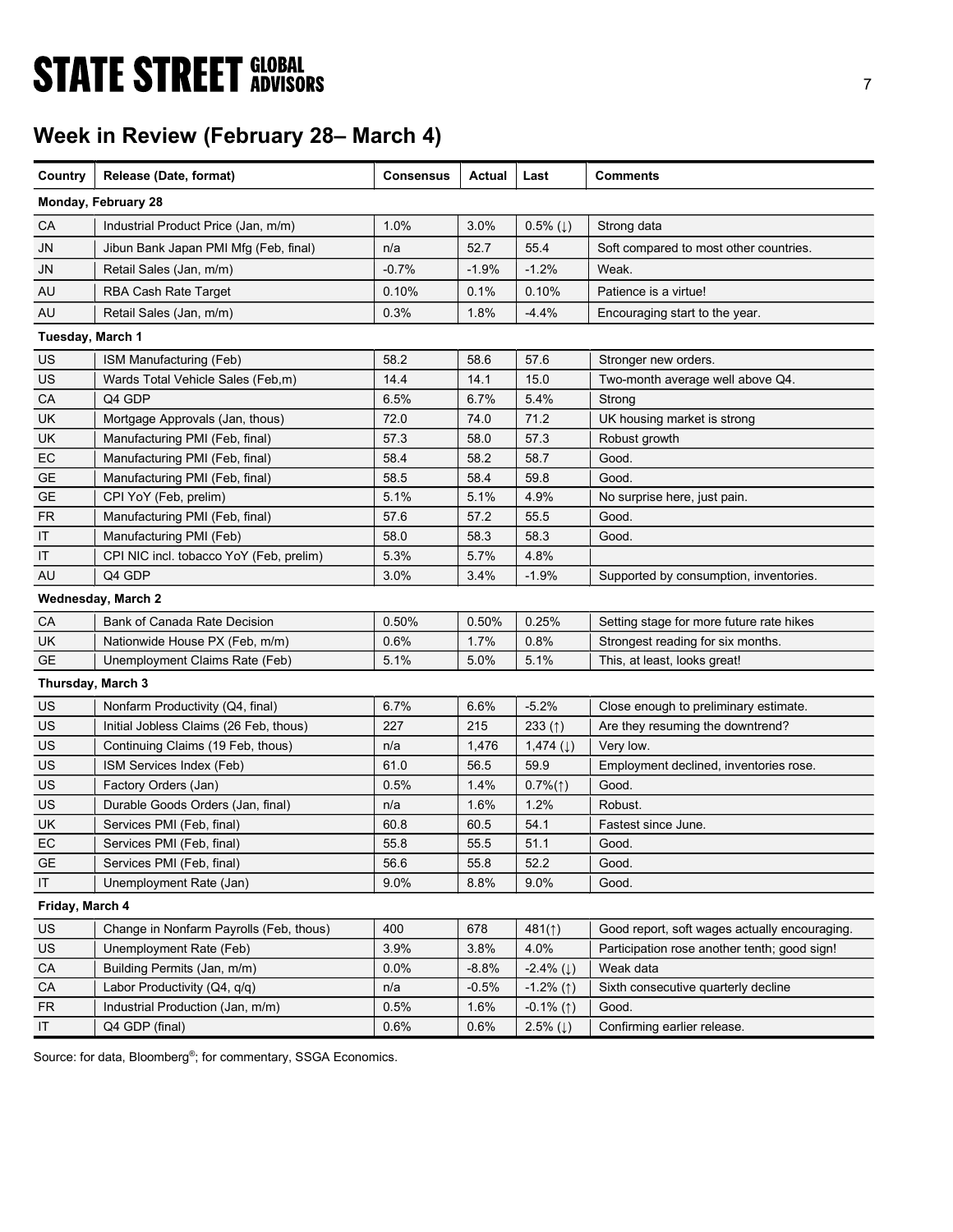# **STATE STREET GLOBAL STATE STREET GLOBAL**

## Week Preview (March 7 -March 11)

| Country            | Release (Date, format)                | <b>Consensus</b> | Last     | <b>Comments</b>                                                  |
|--------------------|---------------------------------------|------------------|----------|------------------------------------------------------------------|
| Monday, March 7    |                                       |                  |          |                                                                  |
| US                 | Consumer Credit (Jan, \$bn)           | 24.0             | 18.9     |                                                                  |
| <b>GE</b>          | Retail Sales (Jan, m/m)               | 1.9%             | $-4.6%$  |                                                                  |
| <b>GE</b>          | Factory Orders (Jan, m/m)             | 1.0%             | 2.8%     |                                                                  |
| <b>JN</b>          | Labor Cash Earnings (Jan, y/y)        | 0.1%             | $-0.4%$  |                                                                  |
| AU                 | NAB Business Confidence (Feb)         | n/a              | 3        |                                                                  |
| Tuesday, March 8   |                                       |                  |          |                                                                  |
| US                 | NFIB Small Business Optimism (Feb)    | 97.4             | 97.1     | Stuck at uninspiring level.                                      |
| US                 | Trade Balance (Jan, \$bn)             | $-87.5$          | $-80.7$  |                                                                  |
| EC                 | GDP (Q4, q/q, final)                  | 0.30%            | 0.30%    |                                                                  |
| <b>GE</b>          | Industrial Production (Jan, m/m)      | 0.50%            | $-0.30%$ |                                                                  |
| IT                 | Retail Sales (Jan, m/m)               | n/a              | 0.90%    |                                                                  |
| JN                 | GDP (Q4, q/q, final)                  | 1.40%            | 1.30%    |                                                                  |
| JN                 | Leading Index CI (Jan, prelim)        | 103.6            | 104.8    |                                                                  |
| AU                 | Westpac Consumer Conf Index (Mar)     | n/a              | 100.8    |                                                                  |
| Wednesday, March 9 |                                       |                  |          |                                                                  |
| IT                 | Industrial Production (Jan, m/m)      | $-0.5%$          | $-1.0%$  |                                                                  |
| US                 | JOLTS Job Openings (Jan, thous)       | 10,968           | 10,925   | Openings might decline a little given recent strong hiring.      |
| <b>JN</b>          | PPI (Feb, y/y)                        | 8.6%             | 8.6%     |                                                                  |
| Thursday, March 10 |                                       |                  |          |                                                                  |
| US                 | CPI (Feb, y/y)                        | 7.9%             | 7.5%     | And given latest energy price surge, this might not be the peak! |
| US                 | Initial Jobless Claims (5 Mar, thous) | 220              | 215      |                                                                  |
| US                 | Continuing Claims (26 Feb, thous)     | n/a              | 1476     |                                                                  |
| US                 | Real Avg Weekly Earnings (Feb, y/y)   | n/a              | $-3.0%$  |                                                                  |
| US                 | Monthly Budget Statement (Feb, \$bn)  | n/a              | 118.7    |                                                                  |
| EC                 | <b>ECB Main Refinancing Rate</b>      | 0.0%             | 0.0%     | Really tough spot for ECB here!                                  |
| IT                 | PPI (Jan, y/y)                        | n/a              | 27.8%    |                                                                  |
| Friday, March 11   |                                       |                  |          |                                                                  |
| US                 | U. of Mich. Sentiment (Mar, prelim)   | 61.5             | 62.8     |                                                                  |
| СA                 | Unemployment Rate (Feb)               | 6.3%             | 6.5%     | Strong labor market continues                                    |
| UK                 | Industrial Production (Jan, m/m)      | 0.2%             | 0.3%     | Weak growth                                                      |
| <b>GE</b>          | CPI (Feb, y/y, final)                 | 5.1%             | 4.9%     |                                                                  |
| <b>FR</b>          | Bank of France Ind. Sentiment (Feb)   | 106              | 106      |                                                                  |

Source: for data, Bloomberg<sup>®</sup>; for commentary, SSGA Economics.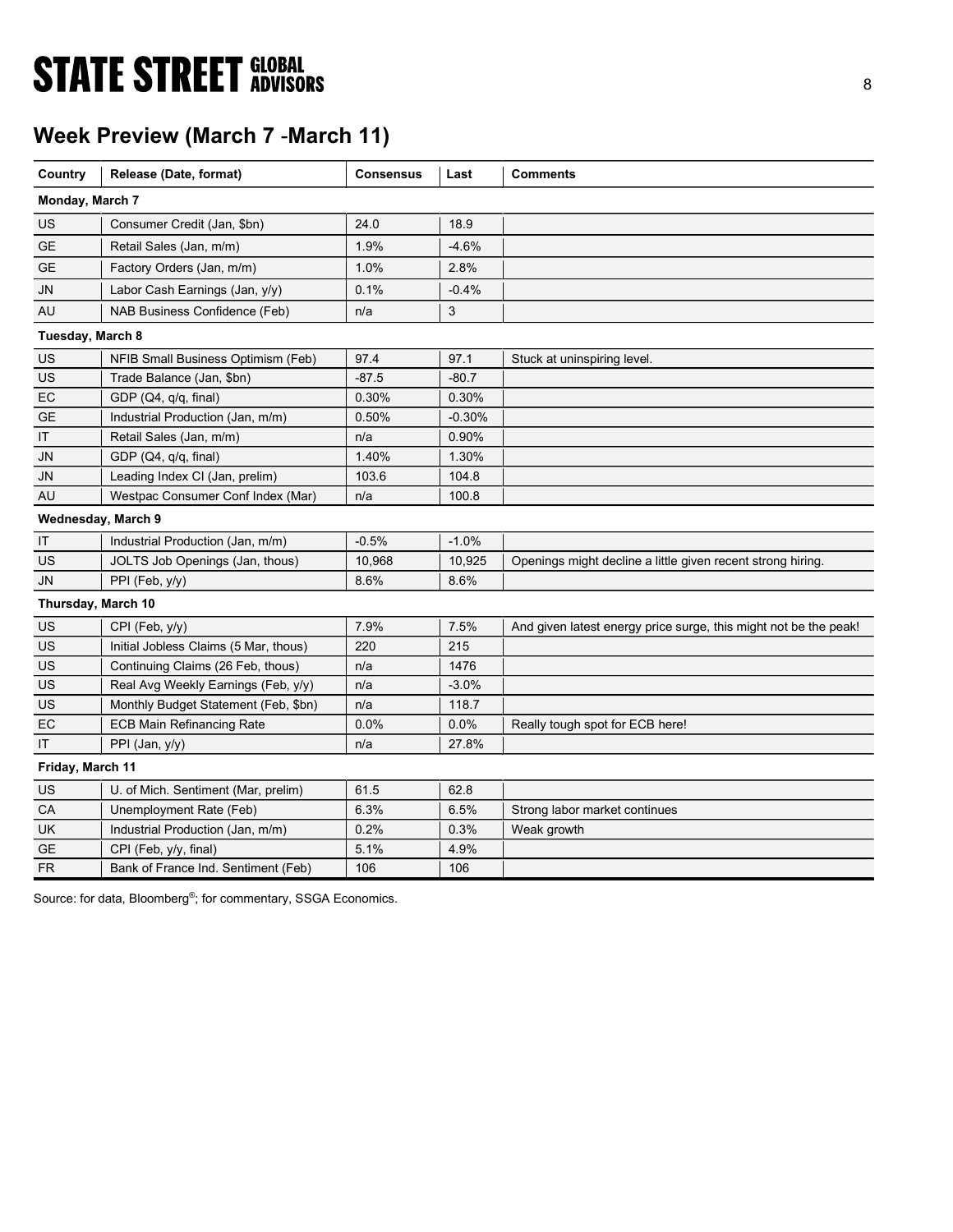### Economic Indicators

| <b>STATE STREET GLOBAL</b>                                    |                                 |                                               |                 |                 |                 |                 |                 |                 |                              |                 |                 |
|---------------------------------------------------------------|---------------------------------|-----------------------------------------------|-----------------|-----------------|-----------------|-----------------|-----------------|-----------------|------------------------------|-----------------|-----------------|
|                                                               |                                 |                                               |                 |                 |                 |                 |                 |                 |                              |                 | 9               |
|                                                               |                                 |                                               |                 |                 |                 |                 |                 |                 |                              |                 |                 |
|                                                               |                                 |                                               |                 |                 |                 |                 |                 |                 |                              |                 |                 |
| <b>Economic Indicators</b>                                    |                                 |                                               |                 |                 |                 |                 |                 |                 |                              |                 |                 |
|                                                               |                                 |                                               |                 |                 |                 |                 |                 |                 |                              |                 |                 |
| <b>Central Bank Policy Targets</b>                            |                                 |                                               |                 |                 |                 |                 |                 |                 |                              |                 |                 |
| Region                                                        | <b>Target</b>                   |                                               |                 |                 |                 |                 |                 |                 | Year/Year % Change in Target |                 |                 |
|                                                               |                                 |                                               |                 |                 |                 |                 | Sep             | Oct             | Nov                          | <b>Dec</b>      | Jan             |
| $\overline{US}$                                               |                                 | Target: PCE price index 2.0% y/y              |                 |                 |                 |                 | 4.4             | 5.1             | 5.6                          | 5.8             | 6.1             |
| Canada<br>UK                                                  | Target: CPI 2.0% y/y            | Target: CPI 2.0% y/y, 1.0%-3.0% control range |                 |                 |                 |                 | 4.4<br>3.1      | 4.7<br>4.2      | 4.7<br>5.1                   | 4.8<br>5.4      | 5.1<br>5.5      |
| Eurozone                                                      |                                 | Target: CPI below but close to 2.0% y/y       |                 |                 |                 |                 | 3.4             | 4.1             | 4.9                          | 5.0             | 5.1             |
| Japan                                                         | Target: CPI 2.0% y/y            |                                               |                 |                 |                 |                 | 0.2             | 0.1             | 0.6                          | 0.8             | 0.5             |
| Australia                                                     | Target Range: CPI 2.0%-3.0% y/y |                                               |                 |                 |                 |                 | 3.0             | 3.5             | $3.5\,$                      | 3.5             |                 |
| Source: Macrobond                                             |                                 |                                               |                 |                 |                 |                 |                 |                 |                              |                 |                 |
|                                                               |                                 |                                               |                 |                 |                 |                 |                 |                 |                              |                 |                 |
| <b>Key Interest Rates</b>                                     |                                 |                                               |                 |                 |                 |                 |                 |                 |                              |                 |                 |
|                                                               | Apr-21                          | $May-21$                                      | <b>Jun-21</b>   | <b>Jul-21</b>   | Aug-21          | Sep-21          | Oct-21          | <b>Nov-21</b>   | <b>Dec-21</b>                | <b>Jan-22</b>   | Feb-22          |
| US (top of target range)                                      | 0.25                            | 0.25                                          | 0.25            | 0.25            | 0.25            | 0.25            | 0.25            | 0.25            | 0.25                         | 0.25            | 0.25            |
| Canada (Overnight Rate)                                       | 0.25                            | 0.25                                          | 0.25            | 0.25            | 0.25            | 0.25            | 0.25            | 0.25            | 0.25                         | 0.25            | 0.25            |
| $\overline{UK}$ (Bank Rate)                                   | 0.10                            | 0.10                                          | 0.10            | 0.10            | 0.10            | 0.10            | 0.10            | 0.10            | 0.25                         | 0.25            | 0.50            |
| Eurozone (Refi)                                               | 0.00                            | 0.00                                          | 0.00            | 0.00            | 0.00            | 0.00            | 0.00            | 0.00            | 0.00                         | 0.00            | 0.00            |
| Japan (OCR)<br>Australia (OCR)                                | $-0.02$<br>0.10                 | $-0.03$<br>0.10                               | $-0.05$<br>0.10 | $-0.04$<br>0.10 | $-0.04$<br>0.10 | $-0.05$<br>0.10 | $-0.03$<br>0.10 | $-0.05$<br>0.10 | $-0.02$<br>0.10              | $-0.02$<br>0.10 | $-0.01$<br>0.10 |
| Source: Macrobond                                             |                                 |                                               |                 |                 |                 |                 |                 |                 |                              |                 |                 |
|                                                               |                                 |                                               |                 |                 |                 |                 |                 |                 |                              |                 |                 |
| General Government Structural Balance as a % of Potential GDP |                                 |                                               |                 |                 |                 |                 |                 |                 |                              | Forecast        |                 |
|                                                               |                                 | 2014                                          | 2015            | 2016            | 2017            | 2018            | 2019            | 2020            | 2021                         | 2022            | 2023            |
| US                                                            |                                 | $-2.7$                                        | $-2.5$          | $-3.5$          | $-4.2$          | $-5.2$          | $-6.1$          | $-10.7$         | $-8.8$                       | $-8.3$          | $-7.1$          |
| Canada                                                        |                                 | $-0.6$                                        | 0.0             | 0.1             | $-0.3$          | $0.0\,$         | 0.3             | $-8.1$          | $-6.6$                       | $-2.7$          | $-1.0$          |
| UK                                                            |                                 | $-4.9$                                        | $-4.4$          | $-3.3$          | $-2.5$          | $-2.3$          | $-2.3$          | 1.4             | $-5.6$                       | $-4.9$          | $-3.5$          |
|                                                               |                                 | $-0.7$                                        | $-0.6$          | $-0.5$          | $-0.5$          | $-0.3$          | $-0.5$          | $-4.6$          | $-5.9$                       | $-3.1$          |                 |
|                                                               |                                 | 1.2                                           | 1.2             | 1.2             | 1.1             | 1.6             | 1.3             | $-3.1$          | $-5.7$                       | $-1.6$          | $-0.3$          |
| Eurozone<br>Germany                                           |                                 |                                               | $-2.1$          | $-1.9$          | $-1.9$          | $-1.6$          | $-2.1$          | $-6.3$          | $-7.5$                       | $-4.6$          | $-3.9$          |

#### Key Interest Rates

|                          | Apr-21  | <b>Mav-21</b> | <b>Jun-21</b> | <b>Jul-21</b> | Aug-21  | <b>Sep-21</b> | Oct-21  | <b>Nov-21</b> | <b>Dec-21</b> | Jan-22  | Feb-22  |
|--------------------------|---------|---------------|---------------|---------------|---------|---------------|---------|---------------|---------------|---------|---------|
| US (top of target range) | 0.25    | 0.25          | 0.25          | 0.25          | 0.25    | 0.25          | 0.25    | 0.25          | 0.25          | 0.25    | 0.25    |
| Canada (Overnight Rate)  | 0.25    | 0.25          | 0.25          | 0.25          | 0.25    | 0.25          | 0.25    | 0.25          | 0.25          | 0.25    | 0.25    |
| UK (Bank Rate)           | 0.10    | 0.10          | 0.10          | 0.10          | 0.10    | 0.10          | 0.10    | 0.10          | 0.25          | 0.25    | 0.50    |
| Eurozone (Refi)          | 0.00    | 0.00          | 0.00          | 0.00          | 0.00    | 0.00          | 0.00    | 0.00          | 0.00          | 0.00    | 0.00    |
| Japan (OCR)              | $-0.02$ | $-0.03$       | $-0.05$       | $-0.04$       | $-0.04$ | $-0.05$       | $-0.03$ | $-0.05$       | $-0.02$       | $-0.02$ | $-0.01$ |
| Australia (OCR)          | 0.10    | 0.10          | 0.10          | 0.10          | 0.10    | 0.10          | 0.10    | 0.10          | 0.10          | 0.10    | 0.10    |
| Source: Macrobond        |         |               |               |               |         |               |         |               |               |         |         |

| <b>Economic Indicators</b>                                    |                      |                                               |                        |               |         |         |         |               |                              |                  |         |
|---------------------------------------------------------------|----------------------|-----------------------------------------------|------------------------|---------------|---------|---------|---------|---------------|------------------------------|------------------|---------|
| <b>Central Bank Policy Targets</b>                            |                      |                                               |                        |               |         |         |         |               |                              |                  |         |
| Region                                                        | <b>Target</b>        |                                               |                        |               |         |         |         |               | Year/Year % Change in Target |                  |         |
|                                                               |                      |                                               |                        |               |         |         | Sep     | Oct           | Nov                          | <b>Dec</b>       | Jan     |
| <b>US</b>                                                     |                      | Target: PCE price index 2.0% y/y              |                        |               |         |         | 4.4     | 5.1           | 5.6                          | 5.8              | 6.1     |
| Canada                                                        |                      | Target: CPI 2.0% y/y, 1.0%-3.0% control range |                        |               |         |         | 4.4     | 4.7           | 4.7                          | 4.8              | 5.1     |
| UK                                                            | Target: CPI 2.0% y/y |                                               |                        |               |         |         | 3.1     | 4.2           | 5.1                          | 5.4              | 5.5     |
| Eurozone                                                      |                      | Target: CPI below but close to 2.0% y/y       |                        |               |         |         | 3.4     | 4.1           | 4.9                          | 5.0              | 5.1     |
| Japan                                                         | Target: CPI 2.0% y/y |                                               |                        |               |         |         | 0.2     | 0.1           | 0.6                          | 0.8              | 0.5     |
| Australia                                                     |                      | Target Range: CPI 2.0%-3.0% y/y               |                        |               |         |         | 3.0     | 3.5           | 3.5                          | 3.5              |         |
| Source: Macrobond                                             |                      |                                               |                        |               |         |         |         |               |                              |                  |         |
| <b>Key Interest Rates</b>                                     |                      |                                               |                        |               |         |         |         |               |                              |                  |         |
|                                                               | Apr-21               | $May-21$                                      | <b>Jun-21</b>          | <b>Jul-21</b> | Aug-21  | Sep-21  | Oct-21  | <b>Nov-21</b> | <b>Dec-21</b>                | <b>Jan-22</b>    | Feb-22  |
| US (top of target range)                                      | 0.25                 | 0.25                                          | 0.25                   | 0.25          | 0.25    | 0.25    | 0.25    | 0.25          | 0.25                         | 0.25             | 0.25    |
| Canada (Overnight Rate)                                       | 0.25                 | 0.25                                          | 0.25                   | 0.25          | 0.25    | 0.25    | 0.25    | 0.25          | 0.25                         | 0.25             | 0.25    |
| UK (Bank Rate)                                                | 0.10                 | 0.10                                          | 0.10                   | 0.10          | 0.10    | 0.10    | 0.10    | 0.10          | 0.25                         | 0.25             | 0.50    |
| Eurozone (Refi)                                               | 0.00                 | 0.00                                          | 0.00                   | 0.00          | 0.00    | 0.00    | 0.00    | 0.00          | 0.00                         | 0.00             | 0.00    |
| Japan (OCR)                                                   | $-0.02$              | $-0.03$                                       | $-0.05$                | $-0.04$       | $-0.04$ | $-0.05$ | $-0.03$ | $-0.05$       | $-0.02$                      | $-0.02$          | $-0.01$ |
| Australia (OCR)<br>Source: Macrobond                          | 0.10                 | 0.10                                          | 0.10                   | 0.10          | 0.10    | 0.10    | 0.10    | 0.10          | 0.10                         | 0.10             | 0.10    |
| General Government Structural Balance as a % of Potential GDP |                      | 2014                                          | 2015                   | 2016          | 2017    | 2018    | 2019    | 2020          | 2021                         | Forecast<br>2022 | 2023    |
| <b>US</b>                                                     |                      | $-2.7$                                        | $-2.5$                 | $-3.5$        | $-4.2$  | $-5.2$  | $-6.1$  | $-10.7$       | $-8.8$                       | $-8.3$           | $-7.1$  |
| Canada                                                        |                      | $-0.6$                                        | 0.0                    | 0.1           | $-0.3$  | 0.0     | 0.3     | $-8.1$        | $-6.6$                       | $-2.7$           | $-1.0$  |
| <b>UK</b>                                                     |                      | $-4.9$                                        | $-4.4$                 | $-3.3$        | $-2.5$  | $-2.3$  | $-2.3$  | 1.4           | $-5.6$                       | $-4.9$           | $-3.5$  |
| Eurozone                                                      |                      | $-0.7$                                        | $-0.6$                 | $-0.5$        | $-0.5$  | $-0.3$  | $-0.5$  | $-4.6$        | $-5.9$                       | $-3.1$           |         |
| Germany                                                       |                      | 1.2                                           | 1.2                    | 1.2           | 1.1     | 1.6     | 1.3     | $-3.1$        | $-5.7$                       | $-1.6$           | $-0.3$  |
| France                                                        |                      | $-2.5$                                        | $-2.1$                 | $-1.9$        | $-1.9$  | $-1.6$  | $-2.1$  | $-6.3$        | $-7.5$                       | $-4.6$           | $-3.9$  |
| Italy                                                         |                      | $-1.0$                                        | $-0.6$                 | $-1.3$        | $-1.6$  | $-1.7$  | $-0.9$  | $-5.9$        | $-7.1$                       | $-3.8$           | $-3.3$  |
| Japan                                                         |                      | $-5.7$                                        | $-4.4$                 | $-4.3$        | $-3.5$  | $-2.7$  | $-2.6$  | $-9.2$        | $-8.0$                       | $-3.6$           | $-2.0$  |
| Australia                                                     |                      | $-2.7$                                        | $-2.6$                 | $-2.3$        | $-1.6$  | $-1.2$  | $-4.1$  | $-7.9$        | $-8.1$                       | $-5.8$           | $-3.8$  |
| Source: International Monetary Fund, World Economic Outlook   |                      |                                               |                        |               |         |         |         |               |                              |                  |         |
| <b>Headline Consumer and Producer Price Inflation</b>         |                      |                                               |                        |               |         |         |         |               |                              |                  |         |
|                                                               |                      |                                               | CPI Year/Year % Change |               |         |         |         |               | PPI Year/Year % Change       |                  |         |
|                                                               | Oct                  | Nov                                           | Dec                    | Jan           | Feb     |         | Sep     | Oct           | Nov                          | <b>Dec</b>       | Jan     |
| <b>US</b>                                                     | 6.2                  | 6.8                                           | $7.0$                  | $7.5\,$       |         |         | 8.8     | 8.9           | 9.8                          | 9.8              | 9.7     |
| Canada                                                        | 4.7                  | 4.7                                           | 4.8                    | 5.1           |         |         | 15.1    | 16.6          | 17.1                         | 15.9             | 16.9    |
| <b>UK</b>                                                     | 4.2                  | 5.1                                           | 5.4                    | 5.5           |         |         | 7.1     | 8.8           | 9.4                          | 9.4              | 9.9     |
| Eurozone                                                      | 4.1                  | 4.9                                           | 5.0                    | 5.1           |         |         | 16.1    | 21.9          | 23.7                         | 26.3             | 30.6    |
| Germany                                                       | 4.5                  | 5.2                                           | 5.3                    | 4.9           | 5.1     |         | 14.2    | 18.4          | 19.2                         | 24.2             | 25.0    |
| France                                                        | 2.6                  | 2.8                                           | 2.8                    | 2.9           | 3.6     |         | 11.2    | 14.3          | 16.7                         | 17.2             | 20.1    |
| Italy                                                         | 3.0                  | 3.7                                           | 3.9                    | 4.8           | 5.7     |         | 13.3    | 20.4          | 22.2                         | 22.6             |         |
| Japan                                                         | 0.1                  | 0.6                                           | 0.8                    | 0.5           |         |         | 6.5     | 8.4           | 9.2                          | 8.7              | 8.6     |
|                                                               |                      |                                               |                        |               |         |         |         |               |                              |                  |         |

### Headline Consumer and Producer Price Inflation

| UK (Bank Rate)                                                                             |         | 0.25    | 0.25                                        | 0.25    | 0.25    | 0.25    | 0.25    | 0.25    | 0.25                          | 0.25     | 0.25    |
|--------------------------------------------------------------------------------------------|---------|---------|---------------------------------------------|---------|---------|---------|---------|---------|-------------------------------|----------|---------|
|                                                                                            | 0.10    | 0.10    | 0.10                                        | 0.10    | 0.10    | 0.10    | 0.10    | 0.10    | 0.25                          | 0.25     | 0.50    |
| Eurozone (Refi)                                                                            | 0.00    | 0.00    | 0.00                                        | 0.00    | 0.00    | 0.00    | 0.00    | 0.00    | 0.00                          | 0.00     | 0.00    |
| Japan (OCR)                                                                                | $-0.02$ | $-0.03$ | $-0.05$                                     | $-0.04$ | $-0.04$ | $-0.05$ | $-0.03$ | $-0.05$ | $-0.02$                       | $-0.02$  | $-0.01$ |
| Australia (OCR)                                                                            | 0.10    | 0.10    | 0.10                                        | 0.10    | 0.10    | 0.10    | 0.10    | 0.10    | 0.10                          | 0.10     | 0.10    |
| Source: Macrobond<br>General Government Structural Balance as a % of Potential GDP         |         |         |                                             |         |         |         |         |         |                               | Forecast |         |
|                                                                                            |         | 2014    | 2015                                        | 2016    | 2017    | 2018    | 2019    | 2020    | 2021                          | 2022     | 2023    |
| US                                                                                         |         | $-2.7$  | $-2.5$                                      | $-3.5$  | $-4.2$  | $-5.2$  | $-6.1$  | $-10.7$ | $-8.8$                        | $-8.3$   | $-7.1$  |
| Canada                                                                                     |         | $-0.6$  | 0.0                                         | 0.1     | $-0.3$  | 0.0     | 0.3     | $-8.1$  | $-6.6$                        | $-2.7$   | $-1.0$  |
| UK                                                                                         |         | $-4.9$  | $-4.4$                                      | $-3.3$  | $-2.5$  | $-2.3$  | $-2.3$  | 1.4     | $-5.6$                        | $-4.9$   | $-3.5$  |
| Eurozone                                                                                   |         | $-0.7$  | $-0.6$                                      | $-0.5$  | $-0.5$  | $-0.3$  | $-0.5$  | $-4.6$  | $-5.9$                        | $-3.1$   |         |
| Germany                                                                                    |         | 1.2     | 1.2                                         | 1.2     | 1.1     | 1.6     | 1.3     | $-3.1$  | $-5.7$                        | $-1.6$   | $-0.3$  |
| France                                                                                     |         | $-2.5$  | $-2.1$                                      | $-1.9$  | $-1.9$  | $-1.6$  | $-2.1$  | $-6.3$  | $-7.5$                        | $-4.6$   | $-3.9$  |
|                                                                                            |         | $-1.0$  | $-0.6$                                      | $-1.3$  | $-1.6$  | $-1.7$  | $-0.9$  | $-5.9$  | $-7.1$                        | $-3.8$   | $-3.3$  |
| Italy                                                                                      |         |         | $-4.4$                                      | $-4.3$  | $-3.5$  | $-2.7$  | $-2.6$  | $-9.2$  | $-8.0$                        | $-3.6$   | $-2.0$  |
|                                                                                            |         | $-5.7$  |                                             |         |         |         |         |         |                               |          |         |
| Australia                                                                                  |         | $-2.7$  | $-2.6$                                      | $-2.3$  | $-1.6$  | $-1.2$  | $-4.1$  | $-7.9$  | $-8.1$                        | $-5.8$   | $-3.8$  |
| <b>Headline Consumer and Producer Price Inflation</b>                                      |         |         |                                             |         |         |         |         |         |                               |          |         |
|                                                                                            | Oct     | Nov     | <b>CPI Year/Year % Change</b><br><b>Dec</b> | Jan     | Feb     |         | Sep     | Oct     | PPI Year/Year % Change<br>Nov | Dec      | Jan     |
|                                                                                            | 6.2     | 6.8     | 7.0                                         | 7.5     |         |         | 8.8     | 8.9     | 9.8                           | 9.8      | 9.7     |
|                                                                                            | 4.7     | 4.7     | 4.8                                         | 5.1     |         |         | 15.1    | 16.6    | 17.1                          | 15.9     | 16.9    |
| Japan<br>Source: International Monetary Fund, World Economic Outlook<br>US<br>Canada<br>UK | 4.2     | 5.1     | 5.4                                         | 5.5     |         |         | 7.1     | 8.8     | 9.4                           | 9.4      | 9.9     |
| Eurozone                                                                                   | 4.1     | 4.9     | 5.0                                         | 5.1     |         |         | 16.1    | 21.9    | 23.7                          | 26.3     | 30.6    |
| Germany                                                                                    | 4.5     | 5.2     | 5.3                                         | 4.9     | 5.1     |         | 14.2    | 18.4    | 19.2                          | 24.2     | 25.0    |
| France                                                                                     | 2.6     | 2.8     | 2.8                                         | 2.9     | 3.6     |         | 11.2    | 14.3    | 16.7                          | 17.2     | 20.1    |
| Italy                                                                                      | 3.0     | 3.7     | 3.9                                         | 4.8     | 5.7     |         | 13.3    | 20.4    | 22.2                          | 22.6     |         |
| Japan                                                                                      | 0.1     | 0.6     | 0.8                                         | 0.5     |         |         | 6.5     | 8.4     | 9.2                           | 8.7      | 8.6     |
| Australia                                                                                  | 3.5     | 3.5     | 3.5                                         |         |         |         | 2.9     | 3.7     | 3.7                           | 3.7      |         |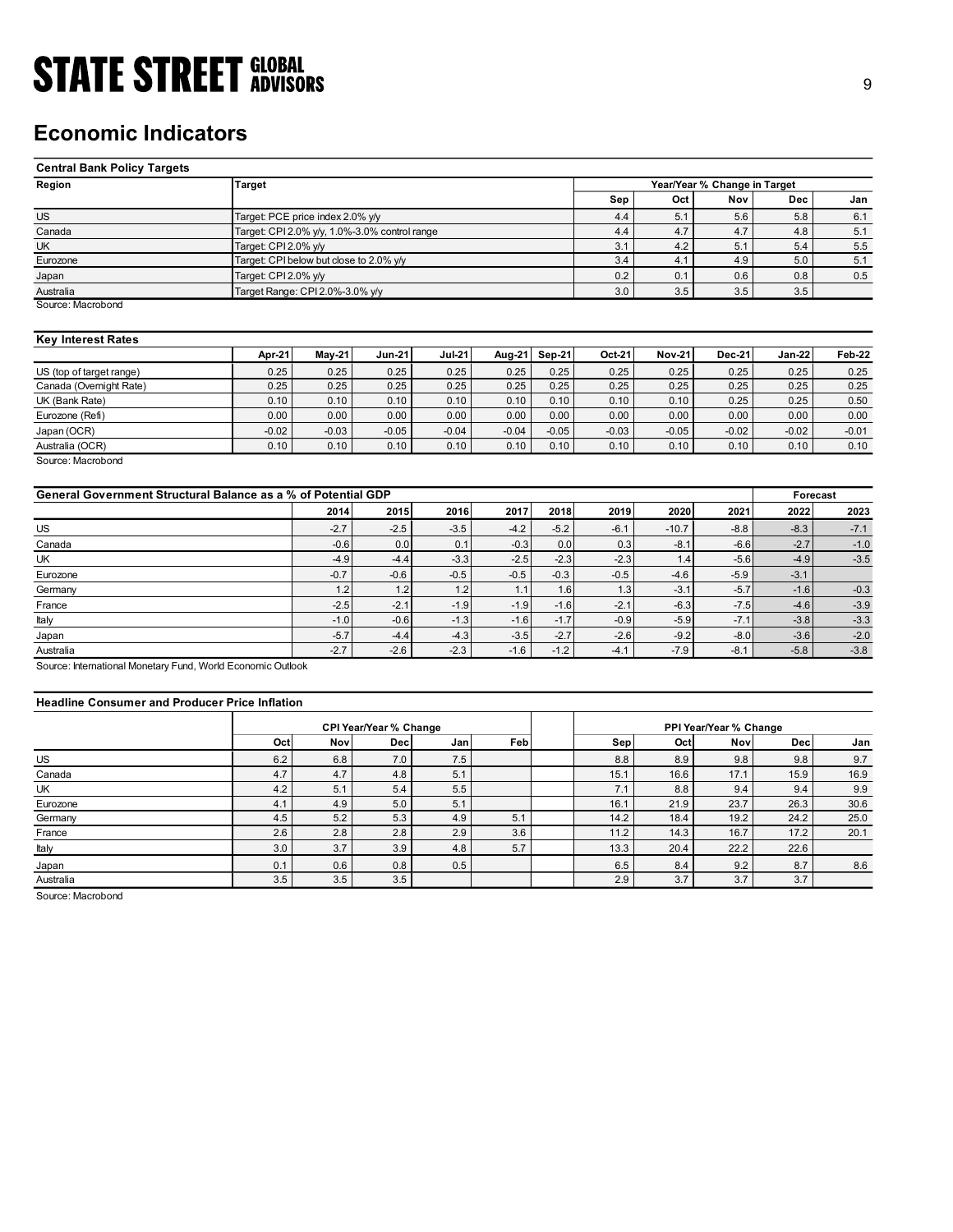### Economic Indicators

### Real GDP Growth (Q/Q Seasonally Adjusted)

| <b>STATE STREET GLOBAL</b>                            |                  |               |                          |                  |                          |                   |               |                    |            |         |
|-------------------------------------------------------|------------------|---------------|--------------------------|------------------|--------------------------|-------------------|---------------|--------------------|------------|---------|
|                                                       |                  |               |                          |                  |                          |                   |               |                    |            | 10      |
|                                                       |                  |               |                          |                  |                          |                   |               |                    |            |         |
|                                                       |                  |               |                          |                  |                          |                   |               |                    |            |         |
|                                                       |                  |               |                          |                  |                          |                   |               |                    |            |         |
|                                                       |                  |               |                          |                  |                          |                   |               |                    |            |         |
|                                                       |                  |               |                          |                  |                          |                   |               |                    |            |         |
| <b>Economic Indicators</b>                            |                  |               |                          |                  |                          |                   |               |                    |            |         |
|                                                       |                  |               |                          |                  |                          |                   |               |                    |            |         |
| Real GDP Growth (Q/Q Seasonally Adjusted)             |                  |               |                          |                  |                          |                   |               |                    |            |         |
|                                                       |                  |               |                          |                  |                          |                   |               |                    |            |         |
|                                                       |                  |               | Quarter/Quarter % Change |                  |                          |                   |               | Year/Year % Change |            |         |
|                                                       | Q4-20            | Q1-21         | $Q2-21$                  | $Q3-21$          | Q4-21                    | Q4-20             | Q1-21         | Q2-21              | Q3-21      | Q4-21   |
| US                                                    | 1.1              | 1.5           | 1.6                      | 0.6              | 1.7                      | $-2.3$            | 0.5           | 12.2               | 4.9        | 5.6     |
| Canada                                                | 2.2              | 1.2           | $-0.9$                   | 1.3              | 1.6                      | $-3.1$            | 0.2           | 11.7               | 3.8        | 3.3     |
| UK                                                    | $\overline{1.5}$ | $-1.2$        | 5.6                      | 1.0              | 1.0                      | $-6.4$            | $-5.0$        | 24.6               | 7.0        | 6.5     |
| Eurozone                                              | $-0.3$           | $-0.2$        | 2.2                      | 2.3              | 0.3                      | $-4.4$            | $-1.1$        | 14.4               | 3.9        | 4.6     |
| Germany                                               | 0.7              | $-1.7$        | 2.2                      | 1.7              | $-0.3$                   | $-2.9$            | $-2.8$        | 10.4               | 2.9        | $1.8$   |
| France                                                | $-1.1$           | 0.2           | 1.3                      | 3.1              | 0.7                      | $-4.3$            | 1.7           | 19.0               | 3.5        | 5.4     |
| ltaly                                                 | $-1.7$           | 0.3           | 2.7                      | 2.6              | 0.6                      | $-6.4$            | $-0.3$        | 17.3               | 4.0        | 6.4     |
| Japan                                                 | 1.8              | $-0.5$        | 0.6                      | $-0.7$           | 1.3                      | $-0.8$            | $-1.8$        | 7.3                | $1.2$      | $0.7\,$ |
| Australia                                             | 3.2              | 1.9           | $0.8\,$                  | $-1.9$           | 3.4                      | $-0.8$            | 1.3           | 9.6                | 4.0        | 4.2     |
| Source: Macrobond                                     |                  |               |                          |                  |                          |                   |               |                    |            |         |
|                                                       |                  |               |                          |                  |                          |                   |               |                    |            |         |
|                                                       |                  |               |                          |                  |                          |                   |               |                    |            |         |
| Industrial Production Index (M/M Seasonally Adjusted) |                  |               |                          |                  |                          |                   |               |                    |            |         |
|                                                       |                  |               | Month/Month % Change     |                  |                          |                   |               | Year/Year % Change |            |         |
|                                                       | Sep              | Oct           | <b>Nov</b>               | <b>Dec</b>       | Jan                      | <b>Sep</b>        | Oct           | <b>Nov</b>         | Dec        | Jan     |
| US                                                    | $-1.2$           | 1.4           | 0.9                      | $-0.1$           | 1.4                      | 4.4               | 4.7           | 5.1                | 3.8        | 4.1     |
| Canada                                                | 0.1              | 1.4           | 0.1                      | $-0.4$           |                          | 5.6               | 7.1           | 4.8                | 3.2        |         |
| UK                                                    | $-0.5$           | $-0.8$        | 0.7                      | 0.3              |                          | 1.8               | 0.1           | $-0.2$             | 0.4        |         |
| Germany                                               | $-0.3$           | 2.3           | 0.3                      | $-0.3$           |                          | $-0.5$            | $-1.4$        | $-2.2$             | $-4.2$     |         |
| France                                                | $-1.5$           | 1.4           | $-0.8$                   | $-0.1$           | 1.6                      | 0.2               | $-0.5$        | $-0.4$             | 0.0        | $-1.5$  |
| Italy                                                 | 0.1<br>$-5.4$    | $-0.6$<br>1.8 | 2.1<br>7.0               | $-1.0$<br>$-1.0$ | $-1.3$                   | $4.6\,$<br>$-2.3$ | 2.0<br>$-2.6$ | $6.4\,$<br>3.5     | 4.6<br>2.7 | $-1.8$  |
| Japan                                                 |                  |               |                          |                  |                          |                   |               |                    |            |         |
| Source: Macrobond                                     |                  |               |                          |                  |                          |                   |               |                    |            |         |
|                                                       |                  |               |                          |                  |                          |                   |               |                    |            |         |
| Unemployment Rate (Seasonally Adjusted)               |                  |               |                          |                  |                          |                   |               |                    |            |         |
|                                                       |                  |               | <b>Jun-21</b>            | <b>Jul-21</b>    |                          | Oct-21            | <b>Nov-21</b> | Dec-21             | $Jan-22$   | Feb-22  |
|                                                       | Apr-21           | <b>May-21</b> |                          |                  | Aug-21 Sep-21            |                   |               |                    |            |         |
| $US$                                                  | 6.0              | 5.8           | 5.9                      | 5.4              | $5.2\,$<br>4.7           | $4.6\,$           | 4.2           | 3.9                | 4.0        | 3.8     |
| Canada                                                | 8.0              | 8.0           | 7.6                      | 7.4              | 7.0<br>7.1               | 6.8               | 6.1           | 6.0                | 6.5        |         |
| UK                                                    | 4.8              | 4.7           | 4.6                      | 4.5              | 4.3<br>4.2               | 4.1               | 4.1           |                    |            |         |
|                                                       | 8.2              | 8.0           | 7.8                      | 7.6<br>5.6       | 7.5<br>7.3<br>5.5<br>5.5 | 7.3<br>$5.4$      | 7.1<br>5.3    | 7.0<br>5.2         | 6.8<br>5.1 | 5.0     |
| Eurozone                                              |                  |               |                          |                  |                          |                   |               |                    |            |         |
| Germany<br>France                                     | 6.0<br>8.2       | 5.9<br>8.2    | $5.8\,$<br>8.1           | 8.0              | 7.9<br>7.7               | 7.5               | 7.3           | 7.2                | 7.0        |         |

### Industrial Production Index (M/M Seasonally Adjusted)

|           |        |        | Month/Month % Change                |             |        |        |        | Year/Year % Change |        |        |
|-----------|--------|--------|-------------------------------------|-------------|--------|--------|--------|--------------------|--------|--------|
|           | Sep    | Oct    | <b>Nov</b>                          | <b>Decl</b> | Janl   | Sep    | Oct    | <b>Nov</b>         | Dec    | Jan    |
| US        | $-1.2$ | 1.4    | 0.9                                 | $-0.1$      | 1.4    | 4.4    | 4.7    | ◡.                 | 3.8    | 4.1    |
| Canada    | 0.1    | 1.4    | 0.1                                 | $-0.4$      |        | 5.6    | . .    | 4.8                | 3.2    |        |
| <b>UK</b> | $-0.5$ | $-0.8$ | 0.7                                 | 0.3         |        | 1.8    | 0.1    | $-0.2$             | 0.4    |        |
| Germany   | $-0.3$ | 2.3    | 0.3                                 | $-0.3$      |        | $-0.5$ | $-1.4$ | $-2.2$             | $-4.2$ |        |
| France    | $-1.5$ | 1.4    | $-0.8$                              | $-0.1$      | 1.6    | 0.2    | $-0.5$ | $-0.4$             | 0.0    | $-1.5$ |
| Italy     | 0.1    | $-0.6$ | $\sim$ $\lambda$<br>$\mathcal{L}$ . | $-1.0$      |        | 4.6    | 2.0    | 6.4                | 4.6    |        |
| Japan     | $-5.4$ | 1.8    | 7.0                                 | $-1.0$      | $-1.3$ | $-2.3$ | $-2.6$ | 3.5                | 2.7    | $-1.8$ |

### Unemployment Rate (Seasonally Adjusted)

|                                                             |               |               | Month/Month % Change |               |               | Year/Year % Change             |               |               |               |         |  |
|-------------------------------------------------------------|---------------|---------------|----------------------|---------------|---------------|--------------------------------|---------------|---------------|---------------|---------|--|
|                                                             | Sep           | Oct           | <b>Nov</b>           | <b>Dec</b>    | Jan           | Sep                            | Oct           | <b>Nov</b>    | <b>Dec</b>    | Jan     |  |
| US                                                          | $-1.2$        | 1.4           | 0.9                  | $-0.1$        | 1.4           | 4.4                            | 4.7           | 5.1           | 3.8           | 4.1     |  |
| Canada                                                      | 0.1           | 1.4           | 0.1                  | $-0.4$        |               | 5.6                            | 7.1           | 4.8           | 3.2           |         |  |
| UK                                                          | $-0.5$        | $-0.8$        | 0.7                  | 0.3           |               | 1.8                            | 0.1           | $-0.2$        | 0.4           |         |  |
| Germany                                                     | $-0.3$        | 2.3           | 0.3                  | $-0.3$        |               | $-0.5$                         | $-1.4$        | $-2.2$        | $-4.2$        |         |  |
| France                                                      | $-1.5$        | 1.4           | $-0.8$               | $-0.1$        | 1.6           | 0.2                            | $-0.5$        | $-0.4$        | 0.0           | $-1.5$  |  |
| Italy                                                       | 0.1           | $-0.6$        | 2.1                  | $-1.0$        |               | 4.6                            | 2.0           | 6.4           | 4.6           |         |  |
| Japan                                                       | $-5.4$        | 1.8           | 7.0                  | $-1.0$        | $-1.3$        | $-2.3$                         | $-2.6$        | 3.5           | 2.7           | $-1.8$  |  |
| Source: Macrobond                                           |               |               |                      |               |               |                                |               |               |               |         |  |
| <b>Unemployment Rate (Seasonally Adjusted)</b>              |               |               |                      |               |               |                                |               |               |               |         |  |
|                                                             | Apr-21        | <b>May-21</b> | <b>Jun-21</b>        | <b>Jul-21</b> | Aug-21 Sep-21 | Oct-21                         | <b>Nov-21</b> | <b>Dec-21</b> | <b>Jan-22</b> | Feb-22  |  |
| US                                                          | 6.0           | $5.8\,$       | 5.9                  | $5.4\,$       | $5.2\,$       | $4.6\,$<br>4.7                 | $4.2\,$       | 3.9           | 4.0           | 3.8     |  |
| Canada                                                      | 8.0           | 8.0           | 7.6                  | 7.4           | 7.1           | $6.8\,$<br>7.0                 | 6.1           | 6.0           | 6.5           |         |  |
| UK                                                          | 4.8           | 4.7           | 4.6                  | 4.5           | 4.3           | 4.2<br>4.1                     | 4.1           |               |               |         |  |
| Eurozone                                                    | 8.2           | 8.0           | 7.8                  | 7.6           | 7.5           | 7.3<br>$7.3$                   | 7.1           | 7.0           | 6.8           |         |  |
| Germany                                                     | 6.0           | 5.9           | 5.8                  | $5.6\,$       | 5.5           | 5.5<br>$5.4\,$                 | 5.3           | $5.2\,$       | 5.1           | $5.0\,$ |  |
| France                                                      | 8.2           | 8.2           | 8.1                  | 8.0           | 7.9           | 7.5<br>7.7                     | $7.3$         | 7.2           | 7.0           |         |  |
| Italy                                                       | $10.1$        | 9.8           | 9.4                  | 9.1           | 9.2           | 9.3<br>9.1                     | 9.1           | 9.0           | 8.8           |         |  |
| Japan                                                       | 2.8           | 2.9           | 2.9                  | 2.8           | 2.8           | 2.7<br>2.8                     | 2.8           | 2.7           | 2.8           |         |  |
| Australia                                                   | 5.5           | 5.1           | 4.9                  | 4.6           | 4.5           | 5.2<br>4.6                     | 4.6           | 4.2           | 4.2           |         |  |
| Source: Macrobond                                           |               |               |                      |               |               |                                |               |               |               |         |  |
|                                                             |               |               |                      |               |               |                                |               |               |               |         |  |
| Current Account Balance as a % of GDP (Seasonally Adjusted) |               |               |                      |               |               |                                |               |               |               |         |  |
|                                                             | $Q2-19$       | Q3-19         | $Q4-19$              | $Q1-20$       | $Q2-20$       | $Q3-20$<br>Q4-20               | Q1-21         | Q2-21         | Q3-21         | Q4-21   |  |
|                                                             |               |               |                      |               |               |                                |               |               |               |         |  |
|                                                             |               |               |                      |               |               |                                |               |               |               |         |  |
| US                                                          | $-2.3$        | $-2.2$        | $-1.9$               | $-2.1$        | $-3.2$        | $-3.3$<br>$-3.3$               | $-3.4$        | $-3.5$        | $-3.7$        |         |  |
| Canada                                                      | $-1.3$        | $-2.2$        | $-1.6$               | $-3.2$        | $-1.1$        | $-0.8$<br>$-2.0$               | 0.1           | 0.1           | 0.1           | $-0.1$  |  |
| $\overline{\mathsf{CK}}$                                    | $-2.9$        | $-2.5$        | 0.5                  | $-2.6$        | $-1.6$        | $-1.5$<br>$-4.7$               | $-2.0$        | $-2.3$        | $-4.2$        |         |  |
| Eurozone                                                    | 1.8           | 3.1           | 1.7                  | 0.6           | 1.6           | $\overline{3.1}$<br>2.7        | 3.5           | 2.9           | 2.4           | 2.3     |  |
| Germany                                                     | 7.6           | 7.6           | 7.2                  | 6.8           | 5.4           | 7.2<br>7.8                     | 8.1           | 7.5           | 6.7           | $5.5\,$ |  |
| France                                                      | $-0.4$        | $-0.6$        | $-0.4$               | $-1.2$        | $-3.6$        | $-2.1$<br>$-0.9$               | $-0.8$        | $-0.5$        | $-0.8$        | $-2.0$  |  |
| Japan<br>Australia                                          | 4.3<br>$-1.5$ | 3.7<br>$-2.5$ | 4.6<br>$-2.8$        | 4.2<br>$-3.5$ | 3.6<br>$-2.2$ | 3.4<br>4.0<br>$-2.2$<br>$-2.7$ | 3.1<br>$-1.4$ | 3.4<br>$-0.2$ | 3.5<br>1.2    | 3.5     |  |

| Current Account Balance as a % of GDP (Seasonally Adjusted) |         |        |        |         |         |         |        |         |         |        |         |
|-------------------------------------------------------------|---------|--------|--------|---------|---------|---------|--------|---------|---------|--------|---------|
|                                                             | $Q2-19$ | Q3-19  | Q4-19  | $Q1-20$ | $Q2-20$ | $Q3-20$ | Q4-20  | $Q1-21$ | $Q2-21$ | Q3-21  | $Q4-21$ |
| US                                                          | $-2.3$  | $-2.2$ | $-1.9$ | $-2.1$  | $-3.2$  | $-3.3$  | $-3.3$ | $-3.4$  | $-3.5$  | $-3.7$ |         |
| Canada                                                      | $-1.3$  | $-2.2$ | $-1.6$ | $-3.2$  | $-1.1$  | $-2.0$  | $-0.8$ | 0.1     | 0.1     | 0.1    | $-0.1$  |
| UK                                                          | $-2.9$  | $-2.5$ | 0.5    | $-2.6$  | $-1.6$  | $-1.5$  | $-4.7$ | $-2.0$  | $-2.3$  | $-4.2$ |         |
| Eurozone                                                    | 1.8     | 3.1    | 1.7    | 0.6     | 1.6     | 2.7     | 3.1    | 3.5     | 2.9     | 2.4    | 2.3     |
| Germany                                                     | 7.6     | 7.6    | 7.2    | 6.8     | 5.4     | 7.2     | 7.8    | 8.1     | 7.5     | 6.7    | 5.5     |
| France                                                      | $-0.4$  | $-0.6$ | $-0.4$ | $-1.2$  | $-3.6$  | $-2.1$  | $-0.9$ | $-0.8$  | $-0.5$  | $-0.8$ | $-2.0$  |
| Japan                                                       | 4.3     | 3.7    | 4.6    | 4.2     | 3.6     | 4.0     | 3.4    | 3.1     | 3.4     | 3.5    | 3.5     |
| Australia                                                   | $-1.5$  | $-2.5$ | $-2.8$ | $-3.5$  | $-2.2$  | $-2.7$  | $-2.2$ | $-1.4$  | $-0.2$  | 1.2    |         |